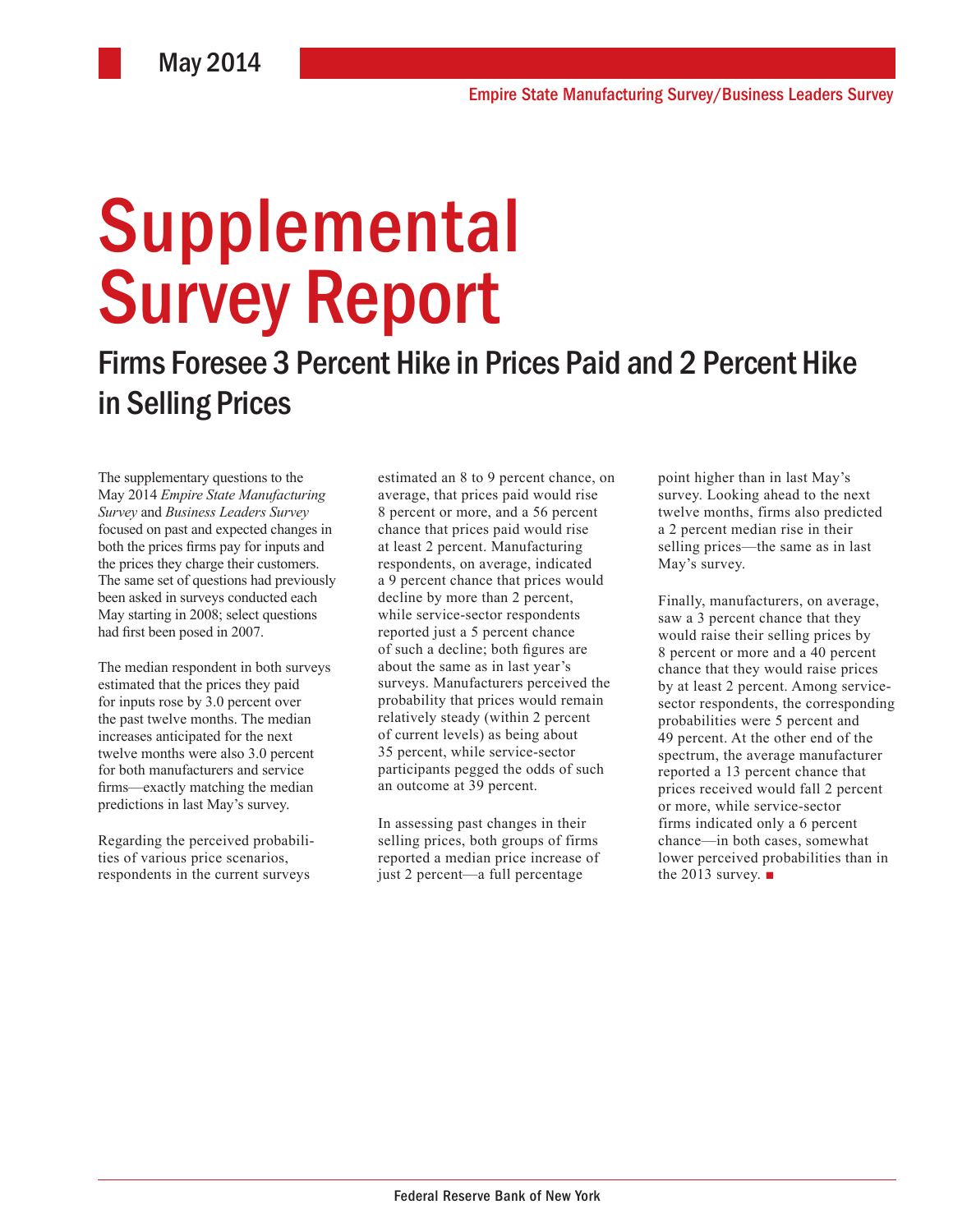## Supplemental Survey Report, continued

|                                                                                                                  | May 2014 Survey                                                |                                          | May 2013 Survey                                                |                                          |
|------------------------------------------------------------------------------------------------------------------|----------------------------------------------------------------|------------------------------------------|----------------------------------------------------------------|------------------------------------------|
|                                                                                                                  | <b>Empire State</b><br><b>Manufacturing Survey</b>             | <b>Business</b><br><b>Leaders Survey</b> | <b>Empire State</b><br><b>Manufacturing Survey</b>             | <b>Business</b><br><b>Leaders Survey</b> |
| By what percentage have your<br>input and selling prices changed<br>over the <i>past</i> twelve months?          | <b>Median Percentage Change</b>                                |                                          | <b>Median Percentage Change</b>                                |                                          |
|                                                                                                                  |                                                                |                                          |                                                                |                                          |
| The prices you pay (input prices)<br>Your selling prices                                                         | 3.0<br>2.0                                                     | 3.0<br>2.0                               | 3.0<br>1.0                                                     | 2.0<br>1.0                               |
|                                                                                                                  |                                                                |                                          |                                                                |                                          |
| By what percentage do you<br>expect your input and selling<br>prices to change over the next<br>twelve months?   | <b>Median Percentage Change</b>                                |                                          | <b>Median Percentage Change</b>                                |                                          |
|                                                                                                                  |                                                                |                                          |                                                                |                                          |
| The prices you pay (input prices)                                                                                | 3.0                                                            | 3.0                                      | 3.0                                                            | 3.0                                      |
| Your selling prices                                                                                              | 2.0                                                            | 2.0                                      | 2.0                                                            | 2.0                                      |
| What would you say is the<br>percentage chance that, over<br>the next twelve months, the<br>prices you pay will  | <b>Average Percentage Chance</b><br>of Specified Price Change* |                                          | <b>Average Percentage Chance</b><br>of Specified Price Change* |                                          |
| Increase 8 percent or more                                                                                       | 8.9                                                            | 7.5                                      | 7.6                                                            | 5.0                                      |
| Increase 2 to 8 percent                                                                                          | 47.5                                                           | 48.4                                     | 56.6                                                           | 50.6                                     |
| Stay within 2 percent of current levels                                                                          | 34.5                                                           | 39.0                                     | 27.8                                                           | 40.9                                     |
| Decrease 2 to 8 percent                                                                                          | 7.3                                                            | 4.2                                      | 6.8                                                            | 3.1                                      |
| Decrease 8 percent or more                                                                                       | 1.8                                                            | 1.0                                      | 1.2                                                            | 0.4                                      |
| What would you say is the<br>percentage chance that, over<br>the next twelve months,<br>your selling prices will | <b>Average Percentage Chance</b><br>of Specified Price Change* |                                          | <b>Average Percentage Chance</b><br>of Specified Price Change* |                                          |
|                                                                                                                  |                                                                |                                          |                                                                |                                          |
| Increase 8 percent or more                                                                                       | 3.4                                                            | 5.4                                      | 1.5                                                            | 2.7                                      |
| Increase 2 to 8 percent                                                                                          | 36.8                                                           | 43.5                                     | 43.7                                                           | 41.2                                     |
| Stay within 2 percent of current levels                                                                          | 47.3                                                           | 45.0                                     | 39.0                                                           | 48.5                                     |
| Decrease 2 to 8 percent                                                                                          | 11.5                                                           | 4.6                                      | 11.6                                                           | 6.3                                      |
| Decrease 8 percent or more                                                                                       | 1.0                                                            | 1.6                                      | 4.2                                                            | 1.3                                      |

*\*Survey respondents were asked to assign a specific percentage chance to each possible outcome; the values reported reflect the average indicated percentage chance across all respondents.*